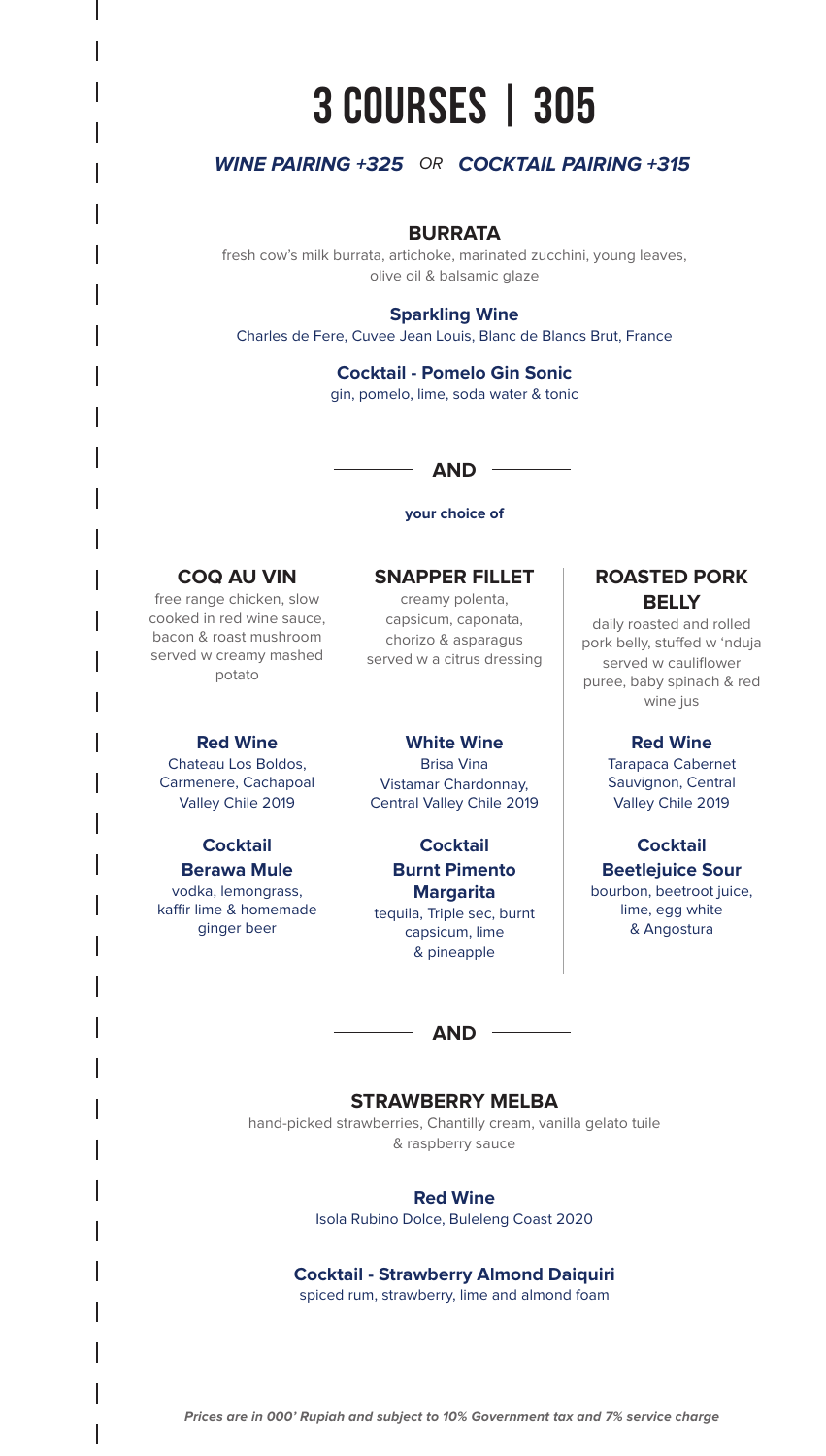# **415 | COURSES 4**

#### **WINE PAIRING +435 OR COCKTAIL PAIRING +420**

#### **BURRATA**

fresh cow's milk burrata, artichoke, marinated zucchini, young leaves, olive oil & balsamic glaze

#### **Sparkling Wine**

Charles de Fere, Cuvee Jean Louis, Blanc de Blancs Brut, France

#### **Cocktail - Pomelo Gin Sonic**

qin, pomelo, lime, soda water & tonic



#### **SNAPPER FILLET**

creamy polenta, capsicum, caponata, chorizo & asparagus served w a citrus dressing

**White Wine** 

Brisa Vina Vistamar Chardonnay, Central Valley Chile 2019

**Cocktail - Burnt Pimento Margarita** tequila, Triple sec, burnt capsicum, lime & pineapple



**your** choice of

#### **COQ AU VIN**

free range chicken, slow cooked in red wine sauce, bacon & roast mushroom served w creamy mashed potato

#### **Wine Red**

Chateau Los Boldos, Carmenere, Cachapoal Valley Chile 2019

#### **Cocktail**

#### **Berawa Mule**

vodka, lemongrass, kaffir lime & homemade ginger beer

**ROASTED PORK BELLY** 

daily roasted and rolled pork belly, stuffed w 'nduja served w cauliflower puree, baby spinach & red wine jus

#### **Wine Red**

Tarapaca Cabernet Sauvignon, Central Valley Chile 2019

#### **Cocktail**

#### **Beetlejuice Sour**

bourbon, beetroot juice, lime, egg white & Angostura

 $-$  AND  $-$ 

#### **STRAWBERRY MELBA**

hand-picked strawberries, Chantilly cream, vanilla gelato tuile & raspberry sauce

#### **Red Wine**

Isola Rubino Dolce, Buleleng Coast 2020

#### **Cocktail - Strawberry Almond Daiquiri**

spiced rum, strawberry, lime and almond foam

Prices are in 000' Rupiah and subject to 10% Government tax and 7% service charge